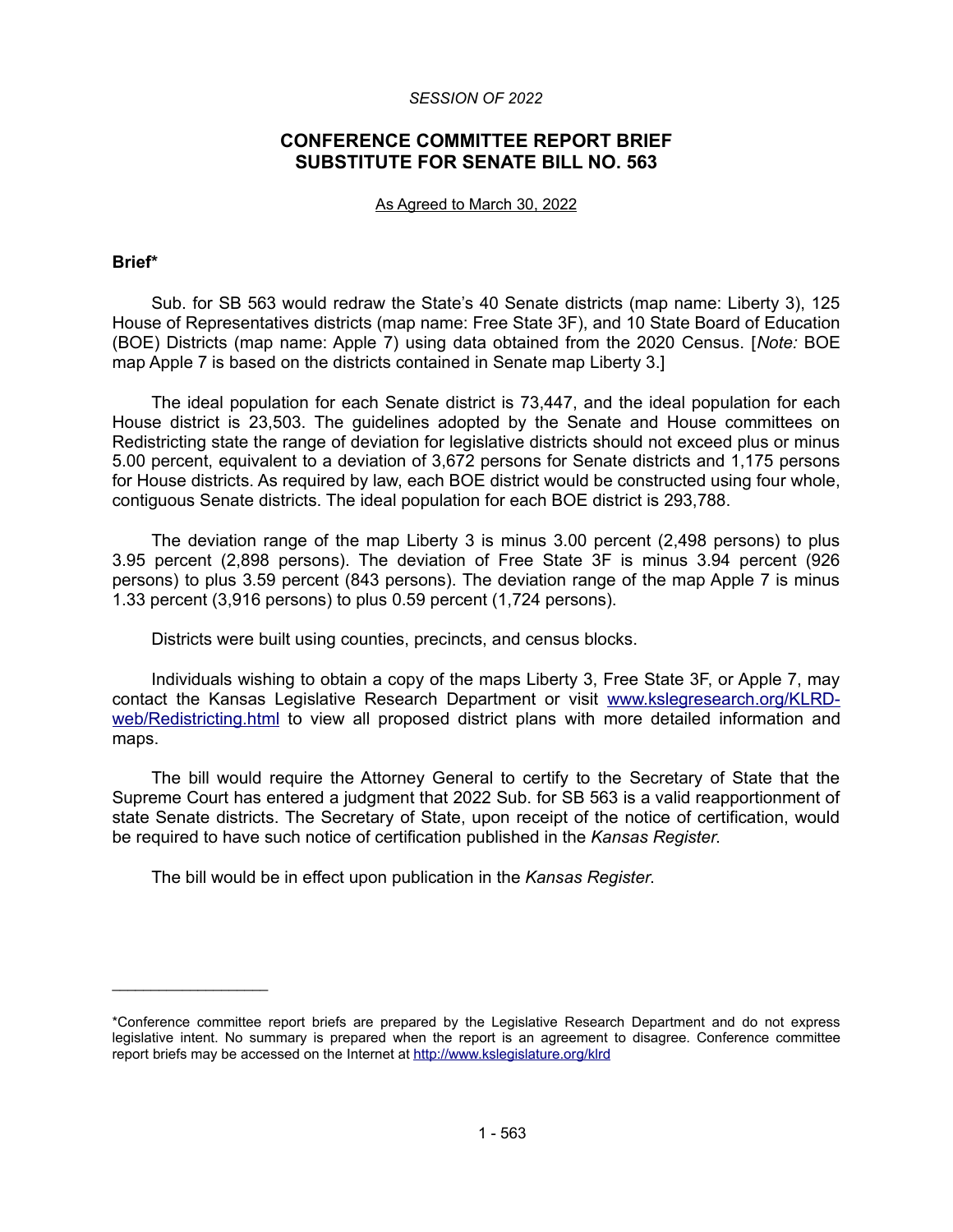### **Conference Committee Action**

As it entered the Conference Committee, Sub. for SB 563 contained language that would redraw the State's House of Representatives and Senate districts. The Conference Committee agreed to these contents and agreed to add the provisions of SB 577, which would redraw the BOE districts (map name: Apple 7).

### **Background**

During the 2022 Session, the Kansas Legislature will redraw congressional, legislative, and BOE districts. All districts are redrawn using 2020 data from the U.S. Census Bureau. Background information for each map contained in the bill is below.

### *SB 563 (Senate Districts Map)*

### *Senate Committee on Redistricting*

The bill, as introduced, would have redrawn Senate districts (map name: Liberty 2). The Senate Committee on Redistricting recommended a substitute bill, replacing the contents of the bill with the map Liberty 3.

### *House Committee of the Whole*

The House Committee of the Whole amended the bill to insert the contents of Sub. for HB 2737 (map name: Free State 3F).

## *HB 2737 (House of Representatives Districts Map)*

#### *House Committee on Redistricting*

The bill, as introduced, would have redrawn the House of Representatives districts (map name: Free State 3). The House Committee on Redistricting replaced the contents of the bill with the map Free State 3F and recommended those contents as a substitute bill.

# *SB 577 (BOE Map)*

#### *Senate Committee on Redistricting*

The bill, as introduced, also would have redrawn the State's BOE districts (map name: Apple) made up of the Senate districts contained in Senate map Liberty 3. The Senate Committee replaced the contents of the bill with the map Apple 7, which is also based on Senate map Liberty 3.